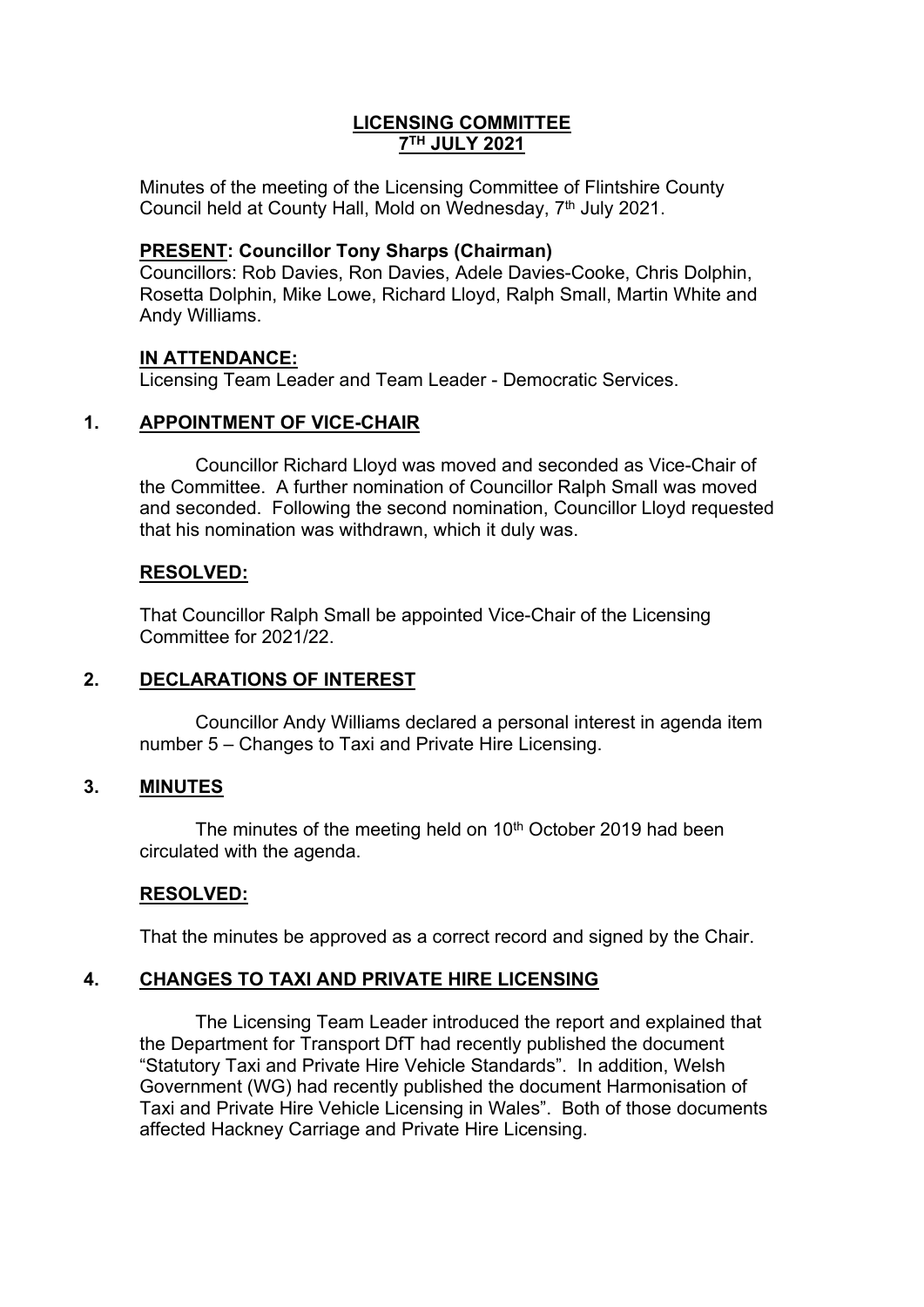The Statutory Taxi and Private Hire Vehicle Standards focussed on protecting children and vulnerable adults. The DfT stated that following a detailed consultation it was clear there was a consensus that common core minimum standards were required to better regulate the taxi and private high vehicle sector.

The Harmonisation of Taxi and Private Hire Vehicle Licensing in Wales. That document followed Welsh Government's white paper 'Improving Public Transport' published in 2018. The aim of the recommendations contained in the document was to provide 'quick fixes' to improve the consistency of licensing standards and increase public safety across Wales. The recommendations formed the basis for further development by Welsh Government (WG) into national standards.

There were five reasons outlined by WG to adopt the recommendations, public safety being the first. The public should be able to expect a licensed driver to be competent, honest, safe and trustworthy.

The DfT statutory standards and the WG's Harmonisation of Taxi and Private Hire Vehicle Licensing recommendations introduced a number of changes that Local Authorities would need to adopt. In summary, the main changes are listed below:

#### **Drivers**

- Requirement for drivers to join the Disclosure & Barring Service (DBS) Update Service and have a DBS check every 6 months
- Use of the National Database for Refusal and Revocations of Hackney Carriage and Private Hire Drivers
- Overseas criminal record check for drivers
- Adopting the WG's Driver Code of Conduct
- Updating the Private Hire Driver Conditions in line with the WG's recommendations

### **Vehicles**

- Requirement for vehicle proprietors to have an annual DBS check
- Overseas criminal record check
- Adopting the WG's policy on CCTV and Video Point of Impact Systems (VIPS)/Dash Cams in taxis and private hire vehicles
- Impose the WG's recommendations for accessibility conditions on vehicle proprietors of taxis and private hire vehicles

### General

- Standardised application forms across Wales
- To commit to reviewing any Taxi Licensing Policy every five years in accordance with the DfT's Statutory Standards.

It was proposed that an overarching Taxi and Private Hire Licensing Policy would be drafted, for consideration by the Committee, to incorporate all